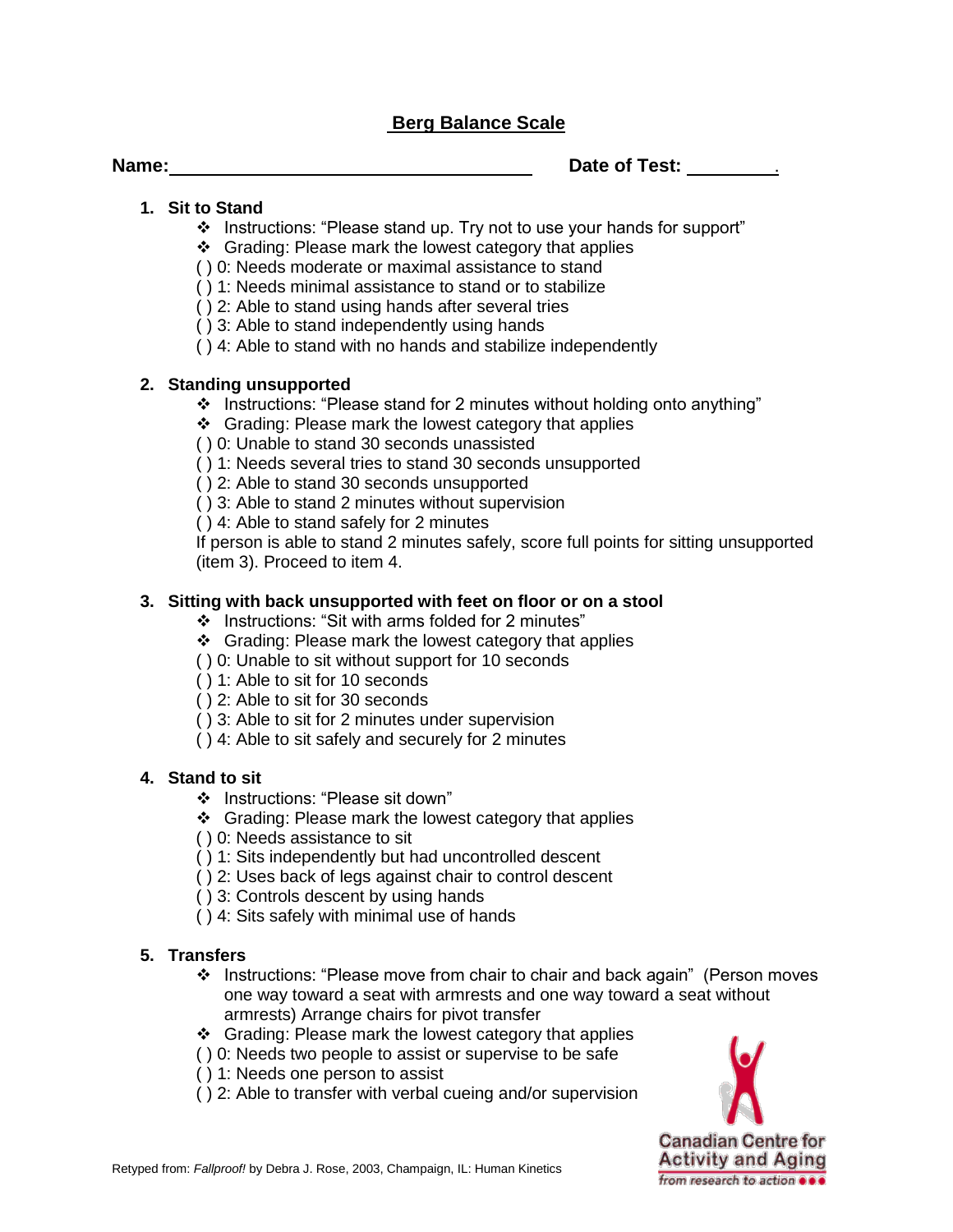- ( ) 3: Able to transfer safely with definite use of hands
- ( ) 4: Able to transfer safely with minor use of hands

## **6. \*Standing unsupported with eyes closed**

- Instructions: "Close your eyes and stand still for 10 seconds"
- ❖ Grading: Please mark the lowest category that applies
- ( ) 0: Needs help to keep from falling
- ( ) 1: Unable to keep eyes closed for 3 seconds but remains steady
- ( ) 2: Able to stand for 3 seconds
- ( ) 3: Able to stand for 10 seconds without supervision
- ( ) 4: Able to stand for 10 seconds safely

#### **7. \*Stand unsupported with feet together**

- Instructions: "Place your feet together and stand without holding on to anything"
- ❖ Grading: Please mark the lowest category that applies
- ( ) 0: Needs help to attain position and unable to hold for 15 seconds
- ( ) 1: Needs help to attain position but able to stand for 15 seconds with feet together
- ( ) 2: Able to place feet together independently but unable to hold for 30 seconds

( ) 3: Able to place feet together independently and stand for 1 minute without supervision

( ) 4: Able to place feet together independently and stand for 1 minute safely

## **The following items are to be performed while standing unsupported**

#### **8. \*Reaching forward with outstretched arm**

- $\cdot$  Instructions: "Lift you arm to 90°. Stretch out your fingers and reach forward as far as you can" (Examiner places a ruler and end of fingertips when arm is at  $90^\circ$ . Fingers should not touch the ruler while reaching forward. The recorded measure is the distance toward that the fingers reach while the person is in the most forward lean position.)
- ❖ Grading: Please mark the lowest category that applies.
- ( ) 0: Needs help to keep from falling
- ( ) 1: Reaches forward but needs supervision
- ( ) 2: Can reach forward more than 2 inches safely
- ( ) 3: Can reach forward more than 5 inches safely
- ( ) 4: Can reach forward confidently more than 10 inches

## 9. \***Pick up object from the floor from a standing position**

- \* Instructions: "Please pick up the shoe/slipper that is placed in front of your feet"
- ❖ Grading: Please mark the lowest category
- ( ) 0: Unable to try/needs assistance to keep from losing balance or falling
- ( ) 1: Unable to pick up shoe and needs supervision while trying

( ) 2: Unable to pick up shoe but comes within 1-2 inches and maintains balance independently

( ) 3: Able to pick up show but needs supervision

( ) 4: Able to pick up show safely and easily

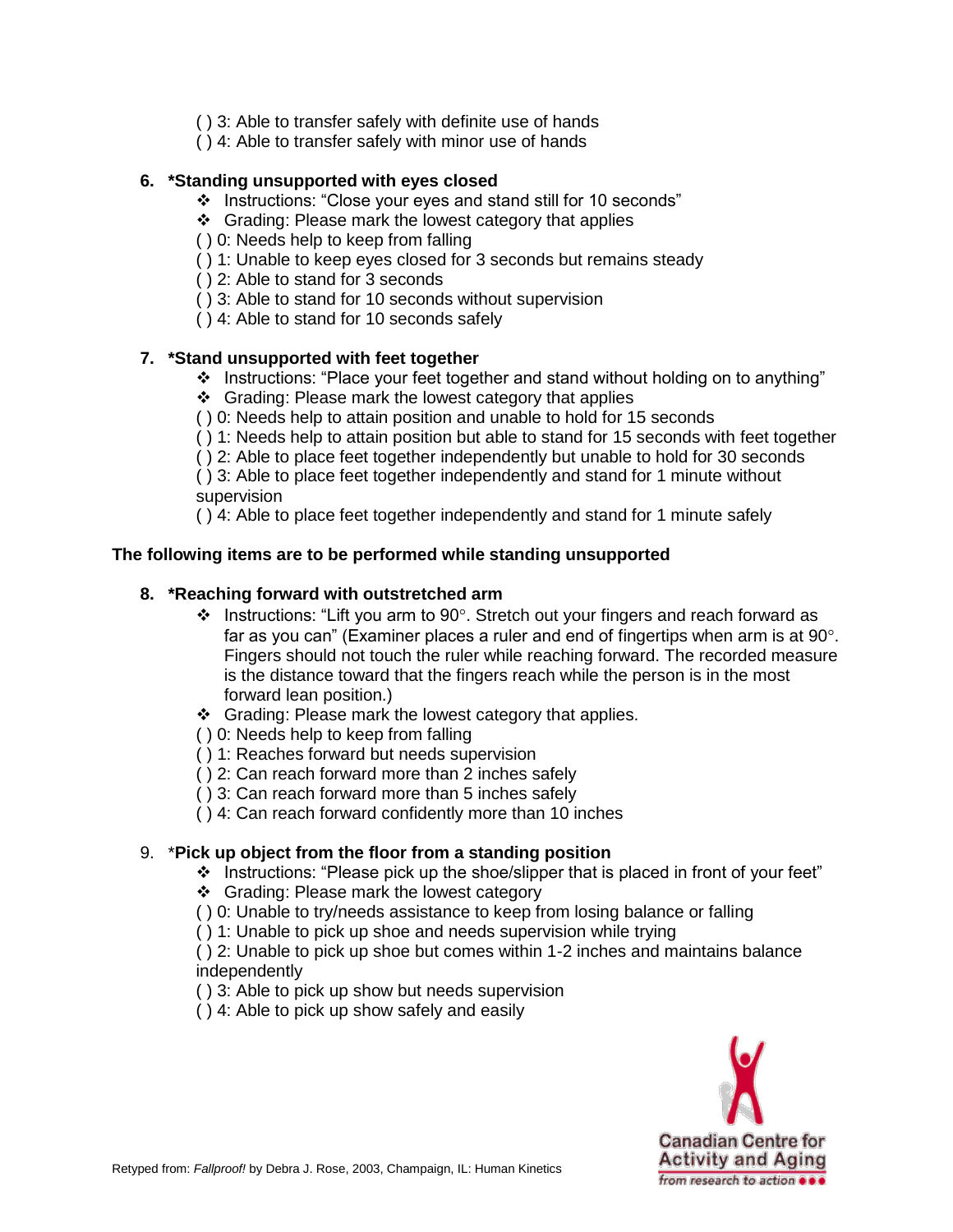## 10. \***Turn to look behind over left and right shoulders while standing**

- Instructions: "Turn you upper body to look directly over your left shoulder. Now try turning to look over you right shoulder"
- ❖ Grading: Please mark the lowest category that applies
- ( ) 0: Needs assistance to keep from falling
- ( ) 1: Needs supervision when turning
- ( ) 2: Turns sideways only but maintains balance
- ( ) 3: Looks behind one side only; other side shows less weight shift
- ( ) 4: Looks behind from both sides and weight shifts well

## **11.** \***Turn 360**

- $\div$  Instructions: "Turn completely in a full circle. Pause, then turn in a full circle in the other direction"
- ❖ Grading: Please mark the lowest category that applies
- ( ) 0: Needs assistance while turning
- ( ) 1: Needs close supervision or verbal cueing
- ( $)$  2: Able to turn 360 $^{\circ}$  safely but slowly
- ( $)$  3: Able to turn 360 $^{\circ}$  safely to one side only in less than 4 seconds
- ( $)$  4: Able to turn 360 $^{\circ}$  in less than 4 seconds to each side

## **12. \*Place alternate foot on bench or stool while standing unsupported**

- Instructions: "Place each foot alternately on the bench (or stool). Continue until each foot has touched the bench (or stool) four times". (Recommended use of 6 inch-high-bench.)
- Grading: Please mark the lowest category that applies.
- ( ) 0: Needs assistance to keep from falling/unable to try
- ( ) 1: Able to complete fewer than two steps; needs minimal assistance
- ( ) 2: Able to complete four steps without assistance but with supervision
- ( ) 3: Able to stand independently and complete eight steps in more than 20 seconds

( ) 4: Able to stand independently and safely and complete eight steps in less than 20 seconds

## **13. \*Stand unsupported with one foot in front**

- $\cdot \cdot$  Instructions: "Place one foot directly in front of the other. If you feel that you can't place your foot directly in front, try to step far enough ahead that the heel of your forward foot is ahead of the toes of the other foot" (Demonstrate this test item)
- ❖ Grading: Please mark the lowest category that applies
- ( ) 0: Loses balance while stepping or standing
- ( ) 1: Needs help to step but can hold for 15 seconds
- ( ) 2: Able to take small step independently and hold for 30 seconds
- ( ) 3: Able to place one foot ahead of the other independently and hold for 30 seconds
- ( ) 4: Able to place feet in tandem position independently and hold for 30 seconds

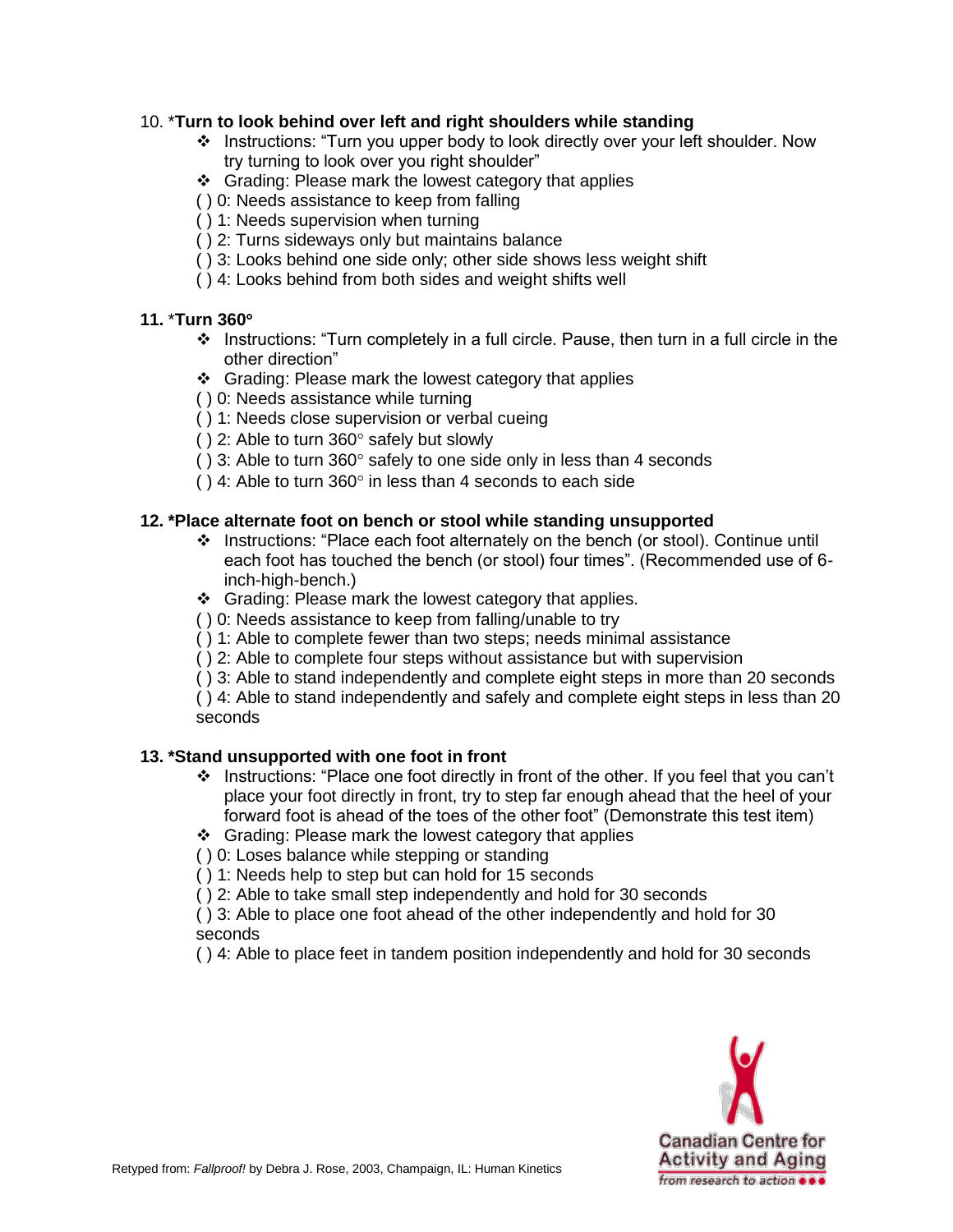#### **14. \*Standing on one leg**

- Instructions: "Please stand on one leg as long as you can without holding onto anything"
- ❖ Grading: Please mark the lowest category that applies
- ( ) 0: Unable to try or needs assistance to prevent fall
- ( ) 1: Tries to lift leg, unable to hold 3 seconds but remains standing independently
- ( ) 2: Able to lift leg independently and hold up to 3 seconds
- ( ) 3: Able to lift leg independently and holds for 5 to 10 seconds
- ( ) 4: Able to lift leg independently and hold more than 10 seconds

Total Score /56

**Note:** Perform only items 6 thorough 14 (\*) in the modified version of the scale. Maximum score for modified version is 36 points.

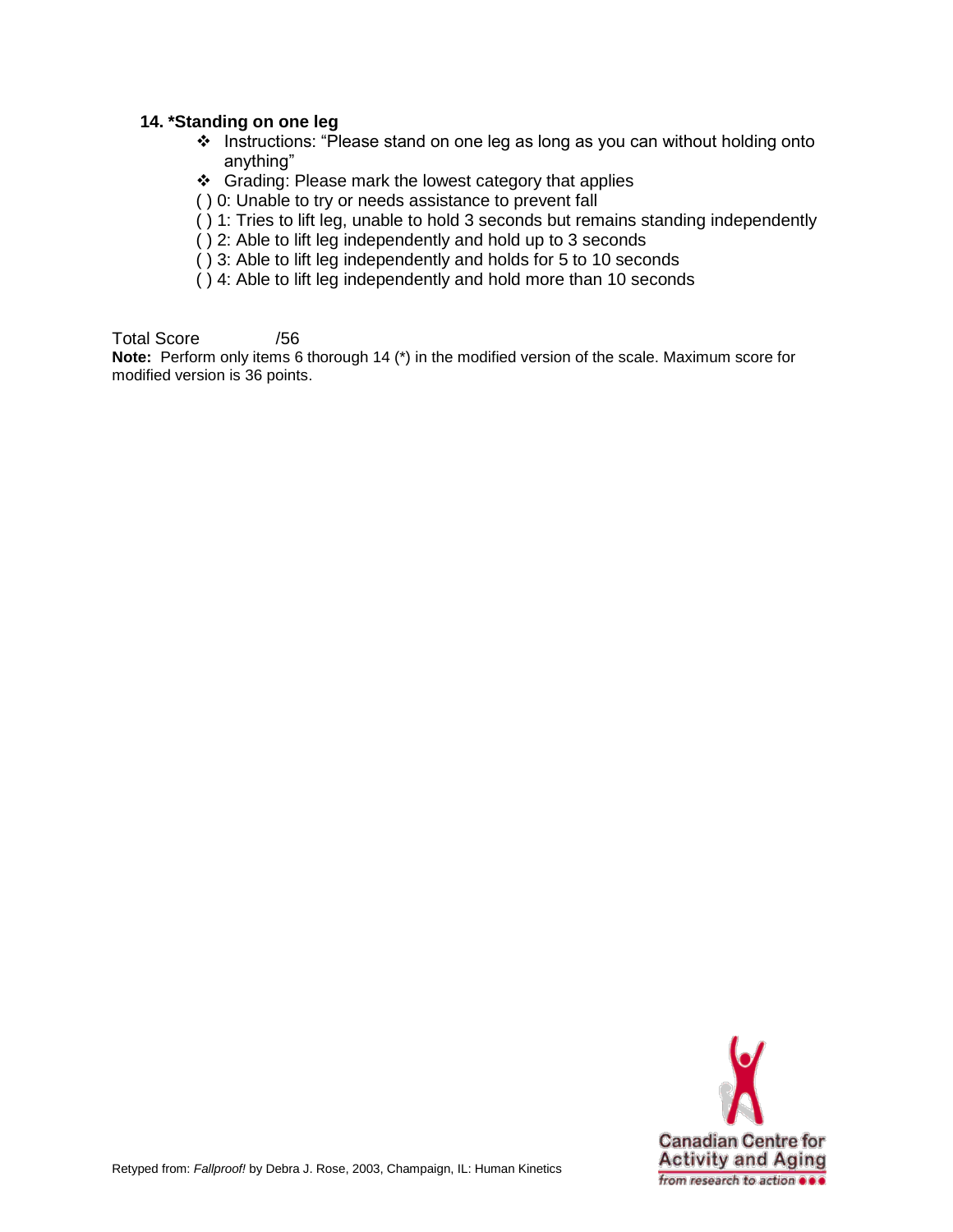| Item                               | <b>Possible Impairment</b>                                  | <b>Recommended Exercise</b>                                                                                    |
|------------------------------------|-------------------------------------------------------------|----------------------------------------------------------------------------------------------------------------|
| 1. Sit to                          | 1. Lower and/or upper body                                  | Wall sits; UB and LB exercises with resistance                                                                 |
| Stand                              | weakness                                                    | (quadriceps, biceps/triceps, hip abductors/adductors)                                                          |
|                                    | 2. Poor dynamic COG control                                 | Seated/standing balance activities emphasizing forward<br>weight shifts                                        |
|                                    | 3. Abnormal weight distribution                             | Standing balance activities with eyes closed (controlled<br>sway in A-P and lateral directions                 |
| 2. Stand for<br>2 minutes          | 1. Poor gaze stabilization                                  | Teach gaze fixation and stabilization techniques                                                               |
|                                    | 2. Lower body weakness                                      | Wall sits; LB exercises with resistance                                                                        |
|                                    | 3. Abnormal weight distribution<br>in standing              | COG standing balance activities                                                                                |
| 3. Sit for 2                       | 1. Poor trunk stabilization                                 | UB exercises with resistance (own body); seated                                                                |
| minutes                            | and/or UB weakness                                          | balance activities on compliant surfaces                                                                       |
|                                    | 2. Abnormal perception of true<br>vertical                  | Standing against wall with eyes closed; somatosensory<br>cues                                                  |
| 4. Stand to<br>sit                 | 1. Poor dynamic COG control                                 | Seated/standing balance activities emphasizing<br>backward weight shifts                                       |
|                                    | 2. Lower and/or upper body                                  | UB and LB exercises with resistance (own                                                                       |
|                                    | weakness                                                    | body/resistance band; emphasize eccentric component)                                                           |
|                                    | 3. Poor trunk flexibility                                   | Flexibility exercises emphasizing trunk rotation/flexion;<br>seated and standing                               |
| 5. Transfer<br>(chair to<br>chair) | 1. Poor dynamic COG control                                 | Seated/standing balance activities emphasizing multi-<br>directional weight shifts                             |
|                                    | 2. Lower and/or upper body<br>weakness                      | UB and LB exercises with resistance                                                                            |
| 6. Stand                           | 1. Poor use of somatosensory                                | Seated/standing balance activities with eyes closed.                                                           |
| with eyes<br>closed (10<br>sec)    | input; visual dependency<br>and/or fear of falling          | Verbally emphasizing use of surface cues                                                                       |
|                                    | 2. Lower body weakness                                      | Wall sits; LB exercises with resistance                                                                        |
| 7. Stand<br>with feet              | 1. Poor COG control                                         | Standing balance activities with reduced BOS                                                                   |
| together (1<br>min)                | 2. Weak hip<br>abductors/adductors                          | Lateral leg raises/weight shifts against resistance                                                            |
| 8. Standing<br>forward<br>reach    | 1. Poor dynamic COG control<br>(reduced limits of stability | Seated/standing COG activities emphasizing leaning<br>away from and back to midline                            |
|                                    | 2. Lower body weakness                                      | LB exercises with resistance (body/resistance band);<br>emphasize dorsiflexors; gastrocnemius / soleus muscles |

# Interpretation of Individual Test Item Results on the Berg Balance Scale (BBS**)**

**Canadian Centre for<br>Activity and Aging<br>from research to action 000** 

4